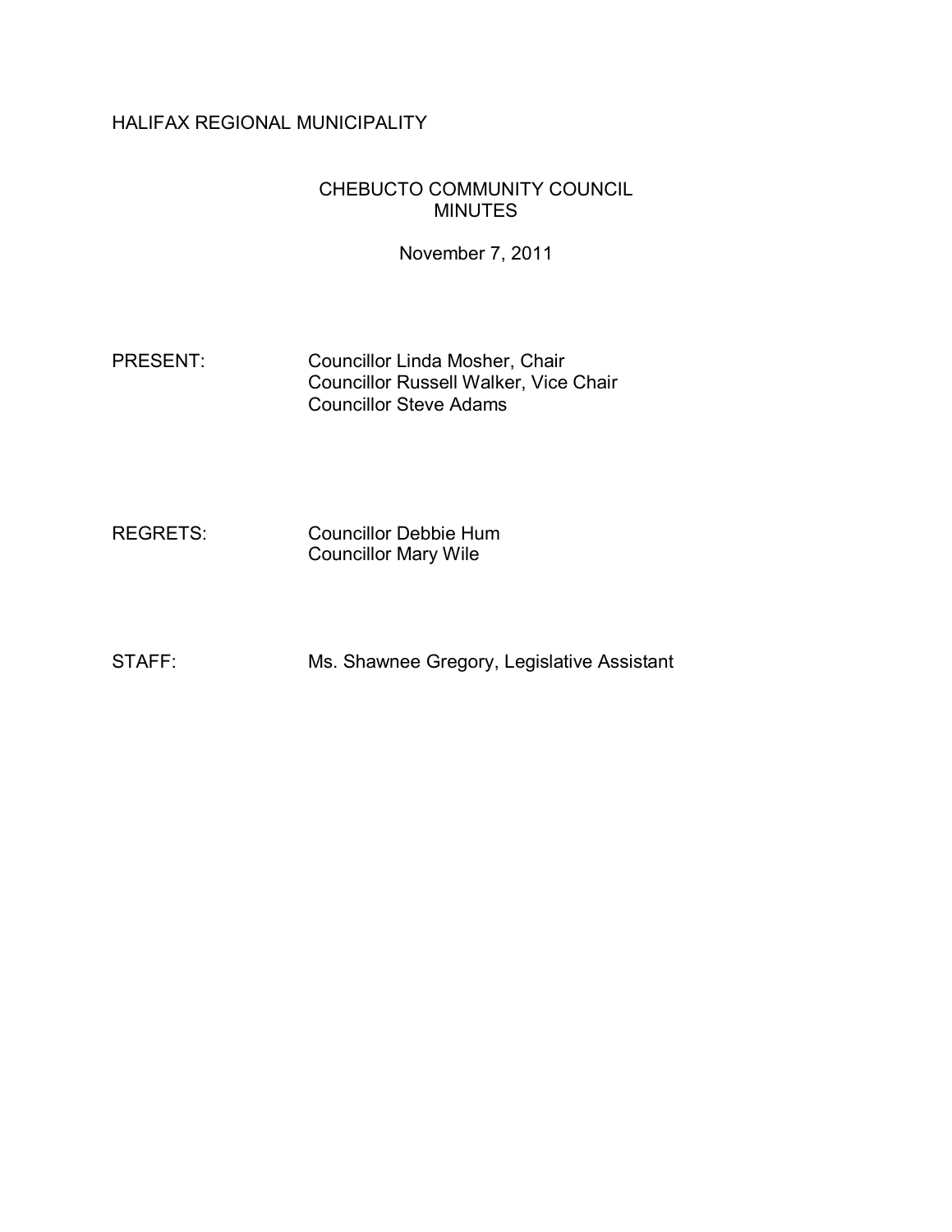# TABLE OF CONTENTS

| 1.  |                                                                           |  |  |  |
|-----|---------------------------------------------------------------------------|--|--|--|
| 2.  |                                                                           |  |  |  |
| 3.  | APPROVAL OF THE ORDER OF BUSINESS AND APPROVAL OF ADDITIONS               |  |  |  |
|     |                                                                           |  |  |  |
| 4.  |                                                                           |  |  |  |
|     | 4.1                                                                       |  |  |  |
|     | 4.1.1 J.L. Ilsley High School - Campus Opportunity  4                     |  |  |  |
|     | 4.1.2 Keefe Drive – Emergency Concerns Due to Road Construction and       |  |  |  |
|     |                                                                           |  |  |  |
|     |                                                                           |  |  |  |
|     | 4.1.4 Graffiti on Chain of Lakes Trail - Northwest Arm Overpass 5         |  |  |  |
|     |                                                                           |  |  |  |
|     |                                                                           |  |  |  |
|     | 4.1.7 Beech Tree Infestation on HRM Owned Trees- Fairmount                |  |  |  |
|     |                                                                           |  |  |  |
|     | 4.1.8 Preserving or Establishing Formal HRM Owned Mountain Bike           |  |  |  |
|     |                                                                           |  |  |  |
|     | 4.1.9 Request to Amend the C-1 Zone to Remove R-4 Uses Under the          |  |  |  |
|     |                                                                           |  |  |  |
|     | 4.1.10 Public Right Away (Tow Path) on the Northwest Arm - Maintenance    |  |  |  |
|     |                                                                           |  |  |  |
|     | 4.1.11 100th Anniversary of the Completion of the Memorial Tower - Sir    |  |  |  |
|     |                                                                           |  |  |  |
|     | 4.1.12 Glades Nursing Home - 25 Alton Drive - Future Land Use of This     |  |  |  |
|     |                                                                           |  |  |  |
|     | 4.1.13 Pocket Park - Crown Drive and Brook Street - Private Property and  |  |  |  |
|     |                                                                           |  |  |  |
|     | 4.1.14 Deadman's Island - National Historic Site Application, Memorials,  |  |  |  |
|     |                                                                           |  |  |  |
| 5.  |                                                                           |  |  |  |
| 6.  |                                                                           |  |  |  |
| 7.  |                                                                           |  |  |  |
| 8.  | <b>HEARINGS</b>                                                           |  |  |  |
|     | 8.1                                                                       |  |  |  |
|     | 8.2                                                                       |  |  |  |
| 9.  |                                                                           |  |  |  |
|     | 9.1                                                                       |  |  |  |
|     | 9.2.                                                                      |  |  |  |
|     | 9.3                                                                       |  |  |  |
| 10. |                                                                           |  |  |  |
|     | 10.1                                                                      |  |  |  |
|     | 10.1.1 Fence Permit Application #119287 - 31 Drillio Crescent, Halifax  6 |  |  |  |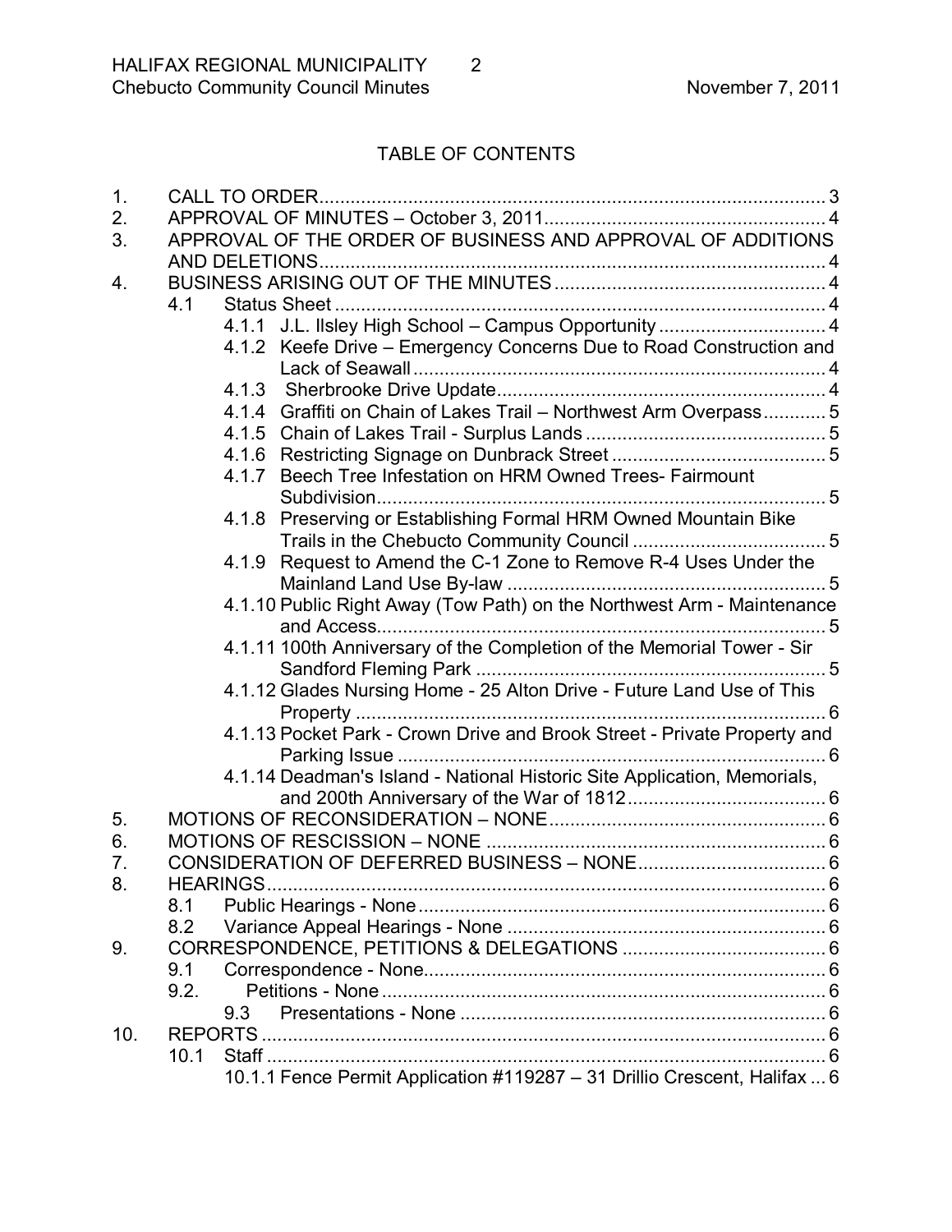<span id="page-2-0"></span>

|     | 10.1.2 Case 17231: Non-Substantial Amendment to the Existing          |  |
|-----|-----------------------------------------------------------------------|--|
|     |                                                                       |  |
|     |                                                                       |  |
|     |                                                                       |  |
|     |                                                                       |  |
|     | 10.2.2 Chain of Lakes Trail - Impervious Surface/Flooding Onto Joseph |  |
|     |                                                                       |  |
|     | 10.2.3 Pedestrian Safety/Metro Transit - Stoneridge Subdivision -     |  |
|     |                                                                       |  |
| 11. |                                                                       |  |
| 12. |                                                                       |  |
| 13. |                                                                       |  |
| 14. |                                                                       |  |
| 15. |                                                                       |  |
| 16. |                                                                       |  |
|     |                                                                       |  |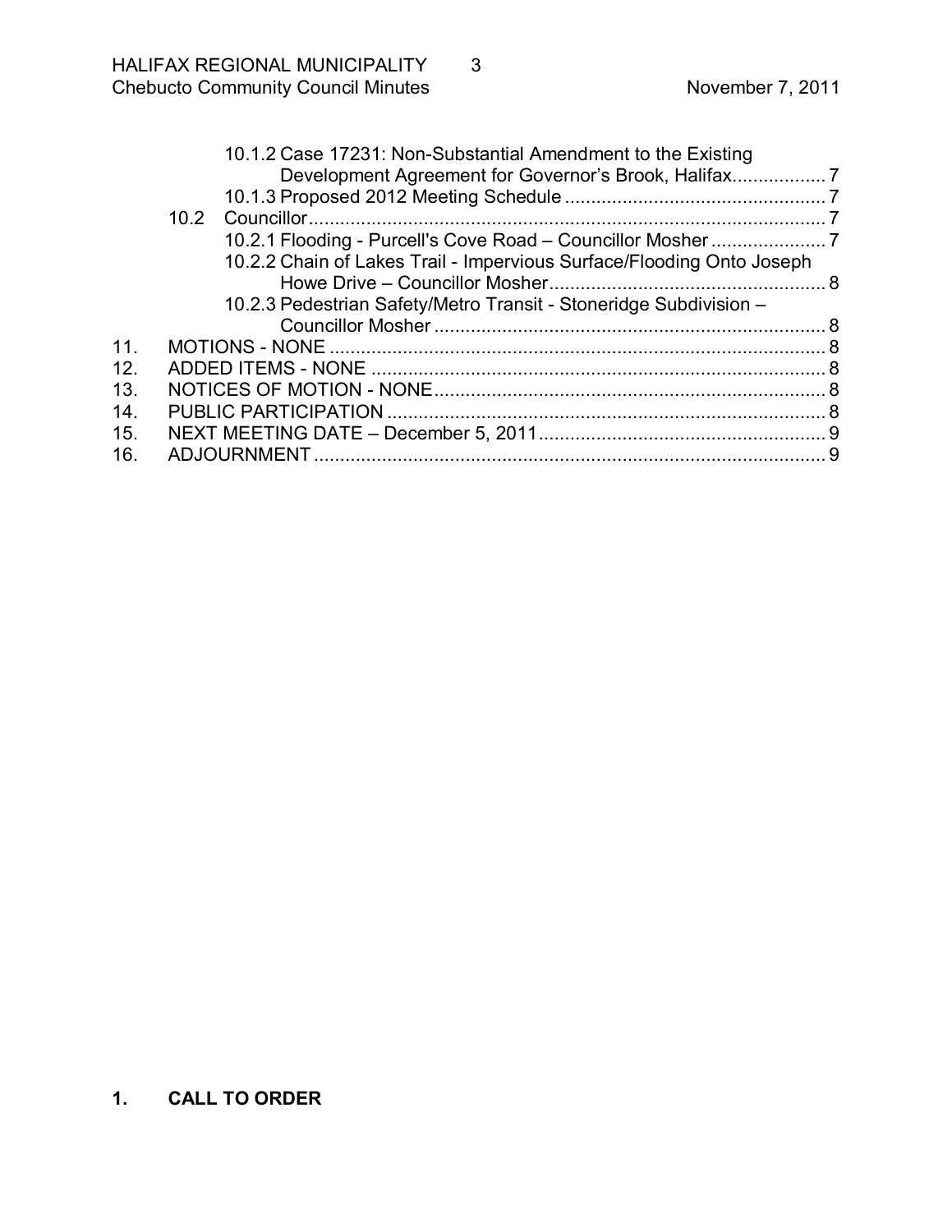The Chair called the meeting to order at 7:05 p.m. in the Keshen Goodman Library, **Halifax** 

# <span id="page-3-0"></span>**2. APPROVAL OF MINUTES – October 3, 2011**

**MOVED by Councillor Adams, seconded by Councillor Mosher that the minutes of October 3, 2011 be approved as presented. MOTION PUT AND PASSED.** 

### <span id="page-3-1"></span>**3. APPROVAL OF THE ORDER OF BUSINESS AND APPROVAL OF ADDITIONS AND DELETIONS**

Addition: Election of Chair and Vice Chair

### **MOVED by Councillor Adams, seconded by Councillor Mosher that the agenda be accepted as amended. MOTION PUT AND PASSED.**

The Legislative Assistant called for nominations for Chair of Chebucto Community Council for 2012.

#### **MOVED by Councillor Walker, seconded by Councillor Adams that Councillor Mosher be elected Chair for 2012.**

Councillor Mosher called for nominations for Vice Chair of Chebucto Community Council for 2012.

**MOVED by Councillor Adams, seconded by Councillor Mosher that Councillor Walker be elected Vice Chair for 2012. MOTION PUT AND PASSED.** 

<span id="page-3-2"></span>**4. BUSINESS ARISING OUT OF THE MINUTES**

### <span id="page-3-3"></span>**4.1 Status Sheet**

# <span id="page-3-4"></span>**4.1.1 J.L. Ilsley High School – Campus Opportunity**

As there was no update, Councillor Adams requested that this item remain on the Status Sheet.

### <span id="page-3-5"></span>**4.1.2 Keefe Drive – Emergency Concerns Due to Road Construction and Lack of Seawall**

As there was no update, Councillor Mosher requested that this item remain on the Status Sheet.

# <span id="page-3-6"></span>**4.1.3 Sherbrooke Drive Update**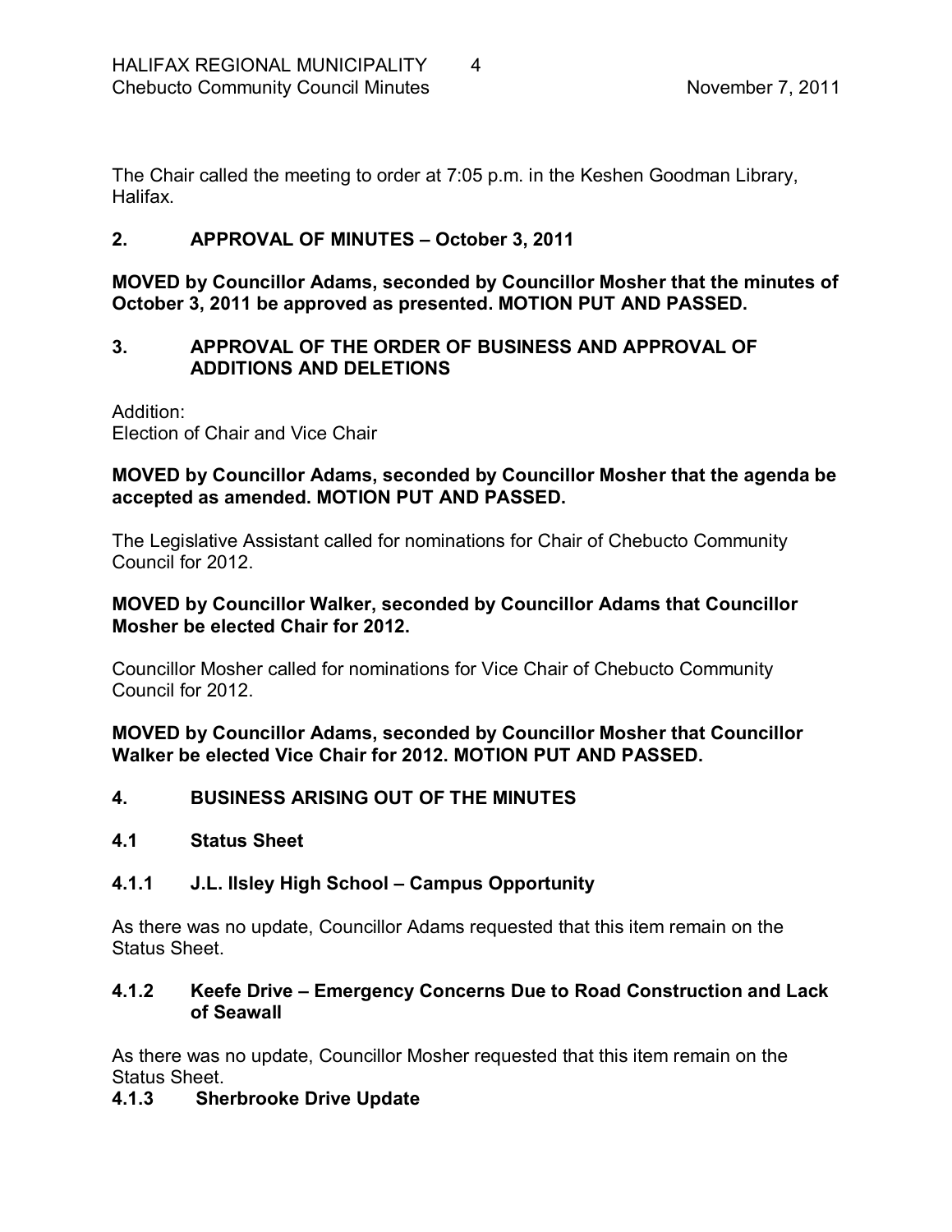No update. To remain on the Status Sheet.

### <span id="page-4-0"></span>**4.1.4 Graffiti on Chain of Lakes Trail – Northwest Arm Overpass**

As there was no update, Councillor Mosher requested that this item remain on the Status Sheet.

### <span id="page-4-1"></span>**4.1.5 Chain of Lakes Trail Surplus Lands**

As there was no update, Councillor Mosher requested that this item remain on the Status Sheet.

### <span id="page-4-2"></span>**4.1.6 Restricting Signage on Dunbrack Street**

Councillor Walker advised that a meeting had been held regarding this matter; however, since Councillors Hum and Wile had sent their regrets, he requested that this item remain on the Status Sheet.

### <span id="page-4-3"></span>**4.1.7 Beech Tree Infestation on HRM Owned Trees Fairmount Subdivision**

Councillor Mosher advised that a second report was forthcoming and requested that this item remain on the Status Sheet.

### <span id="page-4-4"></span>**4.1.8 Preserving or Establishing Formal HRM Owned Mountain Bike Trails in the Chebucto Community Council**

As there was no update, Councillor Mosher requested that this item remain on the Status Sheet.

### <span id="page-4-5"></span>**4.1.9 Request to Amend the C1 Zone to Remove R4 Uses Under the Mainland** Land Use By-law

Councillor Mosher advised that there had been a Public Information Meeting regarding this matter and requested that this item remain on the Status Sheet.

### <span id="page-4-6"></span>**4.1.10 Public Right Away (Tow Path) on the Northwest Arm Maintenance and Access**

As there was no update, Councillor Mosher requested that this item remain on the Status Sheet.

### <span id="page-4-7"></span>**4.1.11 100th Anniversary of the Completion of the Memorial Tower Sir Sandford Fleming Park**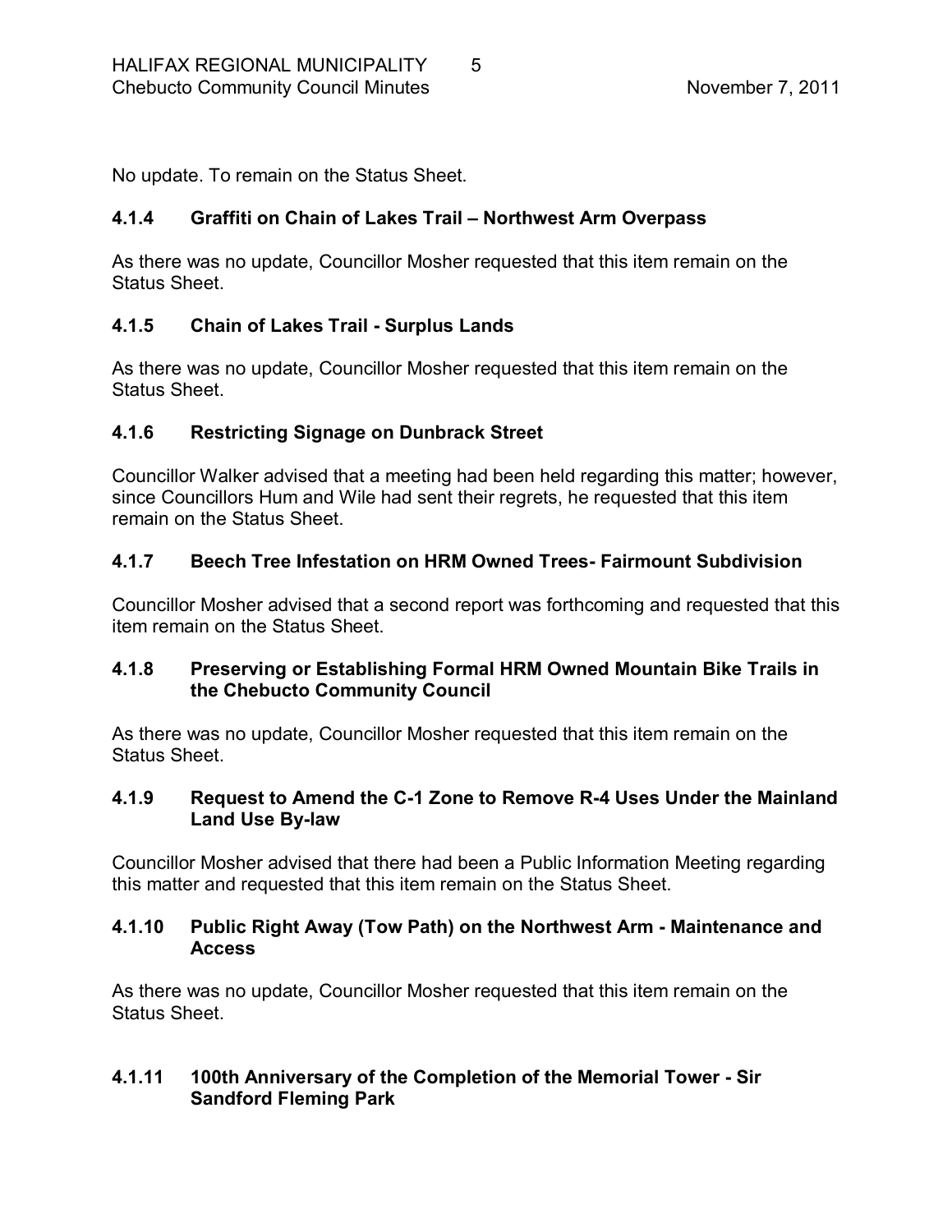As there was no update, Councillor Mosher requested that this item remain on the Status Sheet.

### <span id="page-5-0"></span>**4.1.12 Glades Nursing Home 25 Alton Drive Future Land Use of This Property**

As there was no update, Councillor Mosher requested that this item remain on the Status Sheet.

### <span id="page-5-1"></span>**4.1.13 Pocket Park Crown Drive and Brook Street Private Property and Parking Issue**

Councillor Mosher indicated that staff has met with the developer and requested that this item remain on the Status Sheet.

### <span id="page-5-2"></span>**4.1.14 Deadman's Island National Historic Site Application, Memorials, and 200th Anniversary of the War of 1812**

Councillor Mosher indicated that she would have an update on this matter at the next meeting and requested that this item remain on the Status Sheet.

- <span id="page-5-3"></span>**5. MOTIONS OF RECONSIDERATION – NONE**
- <span id="page-5-4"></span>**6. MOTIONS OF RESCISSION – NONE**

# <span id="page-5-5"></span>**7. CONSIDERATION OF DEFERRED BUSINESS – NONE**

- <span id="page-5-6"></span>**8. HEARINGS**
- <span id="page-5-7"></span>**8.1 Public Hearings None**
- <span id="page-5-8"></span>**8.2 Variance Appeal Hearings None**

### <span id="page-5-9"></span>**9. CORRESPONDENCE, PETITIONS & DELEGATIONS**

- <span id="page-5-10"></span>**9.1 Correspondence None**
- <span id="page-5-11"></span>**Petitions - None**
- <span id="page-5-12"></span>**9.3 Presentations None**
- <span id="page-5-13"></span>**10. REPORTS**
- <span id="page-5-14"></span>**10.1 Staff**

### <span id="page-5-15"></span>**10.1.1 Fence Permit Application #119287 – 31 Drillio Crescent, Halifax**

A report dated October 21, 2011 was before Community Council.

**MOVED by Councillor Walker, seconded by Councillor Adams that Chebucto Community Council approve Permit Application #119287 for construction of fencing in excess of 6.5' at 31 Drillio Cres., Halifax. MOTION PUT AND PASSED.**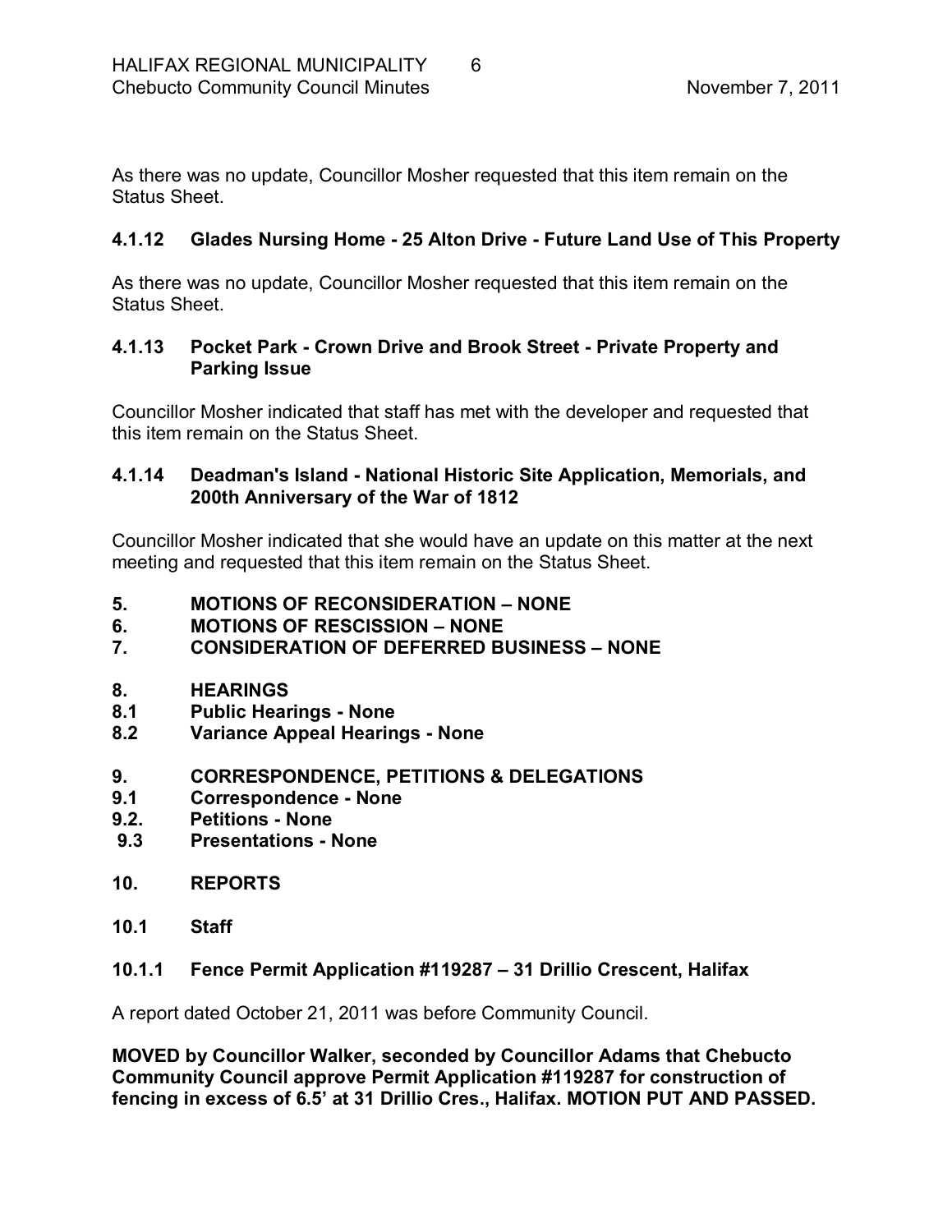### <span id="page-6-0"></span>**10.1.2 Case 17231: Non-Substantial Amendment to the Existing Development Agreement for Governor's Brook, Halifax**

A report dated October 24, 2011 was before Community Council.

Correspondence dated November 4, 2011 from Ms. Melanie J. Dobson, Williams Lake Conservation Company Board Member, was submitted.

Ms. Jillian MacLellan provided the presentation for Case 17231: Non-Substantial Amendment to the Existing Development Agreement for Governor's Brook, Halifax.

**MOVED by Councillor Adams, seconded by Councillor Walker that Chebucto Community Council:**

- **1. Approve, by resolution, the 4th Amending Agreement, as provided in Attachment "A" of the report dated October 24, 2011; and**
- **2. Require that the Development Agreement be signed by the property owner within 120 days, or any extension thereof granted by Council on request of the property owner, from the date of final approval by Council and any other bodies as necessary, including applicable appeal periods, whichever is later; otherwise this approval shall be void and any obligations arising hereunder shall be at an end.**

### **MOTION PUT AND PASSED.**

### <span id="page-6-1"></span>**10.1.3 Proposed 2012 Meeting Schedule**

The Proposed 2012 Meeting Schedule was before Community Council.

**MOVED by Councillor Walker, seconded by Councillor Adams that Chebucto Community Council accept the proposed 2012 Meeting Schedule with the amendment that the June 4, 2012 meeting be moved to June 11, 2012 and the August 13, 2012 meeting be held as required***.* **MOTION PUT AND PASSED.**

The Vice Chair assumed the Chair at 7:15 p.m.

### <span id="page-6-2"></span>**10.2 Councillor**

### <span id="page-6-3"></span>**10.2.1 Flooding Purcell's Cove Road – Councillor Mosher**

**MOVED by Councillor Mosher, seconded by Councillor Adams that Chebucto Community Council request a report regarding:**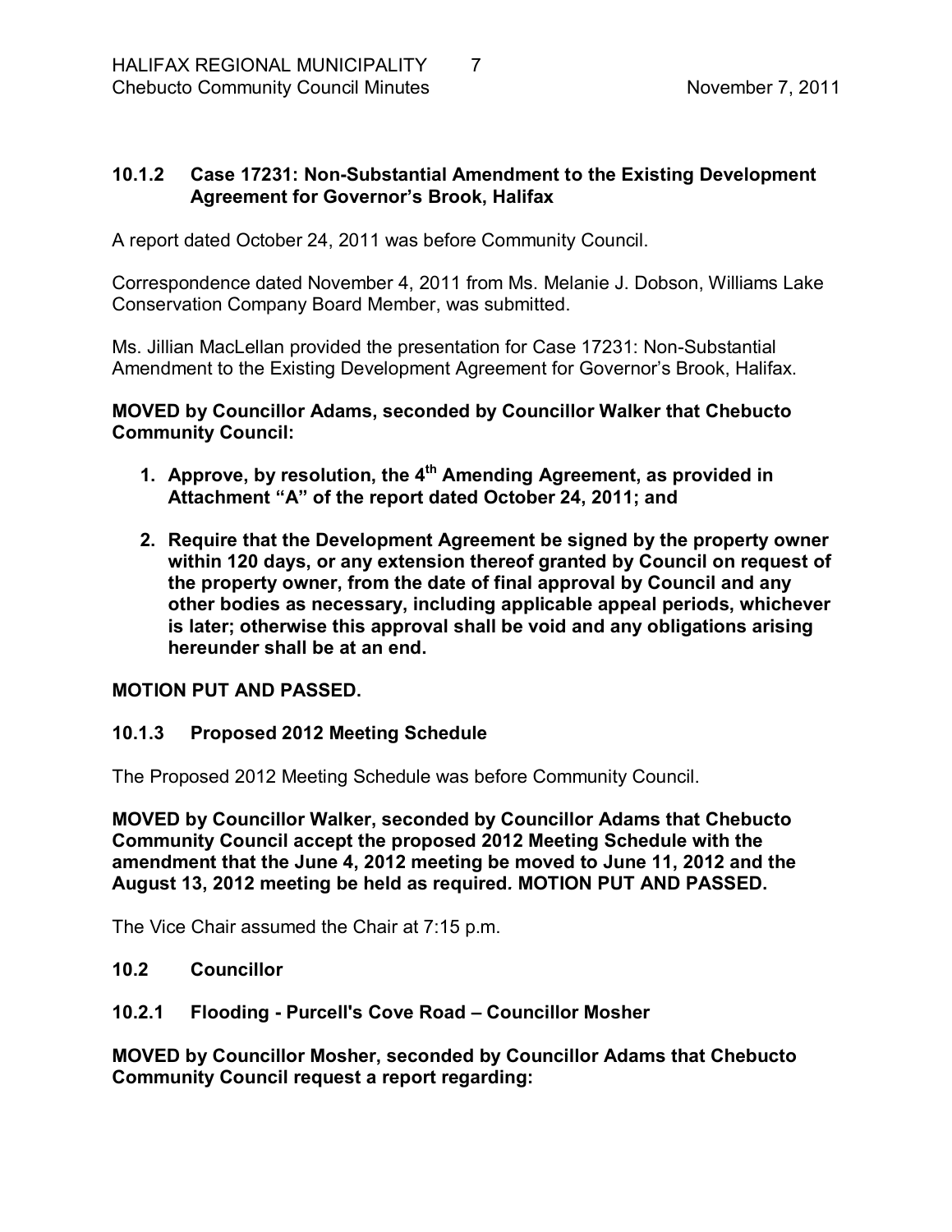- **1. The potential for a new storm sewer on Melville Avenue and Winchester Avenue as an update to the September 24, 2009 Halifax Water report; and**
- **2. What measures can be taken to help drainage on Purcell's Cove Road.**

Councillor Mosher requested that this motion be forwarded to both Halifax Water and HRM staff in case a cost sharing agreement is possible.

### **MOTION PUT AND PASSED.**

<span id="page-7-0"></span>**10.2.2 Chain of Lakes Trail Impervious Surface/Flooding Onto Joseph Howe Drive – Councillor Mosher** 

**MOVED by Councillor Mosher, seconded by Councillor Adams that Chebucto Community Council request a report regarding potential ways to address water runoff issues on Joseph Howe Drive. MOTION PUT AND PASSED.** 

<span id="page-7-1"></span>**10.2.3 Pedestrian Safety/Metro Transit Stoneridge Subdivision – Councillor Mosher** 

**MOVED by Councillor Mosher, seconded by Councillor Adams that Chebucto Community Council:**

- **1. Request a report regarding the possibility of installing a marked crosswalk in front of the playground and Chain of Lakes trailhead on Walter Havill Drive;**
- **2. Request a report regarding speeding in the Stoneridge Subdivision; and**
- **3. Request that a one and a half year update on Route 22 ridership be provided to Community Council in March or April 2012.**

### **MOTION PUT AND PASSED**

Councillor Mosher assumed the Chair at 7:21p.m.

- <span id="page-7-2"></span>**11. MOTIONS NONE**
- <span id="page-7-3"></span>**12. ADDED ITEMS NONE**
- <span id="page-7-4"></span>**13. NOTICES OF MOTION NONE**
- <span id="page-7-5"></span>**14. PUBLIC PARTICIPATION**